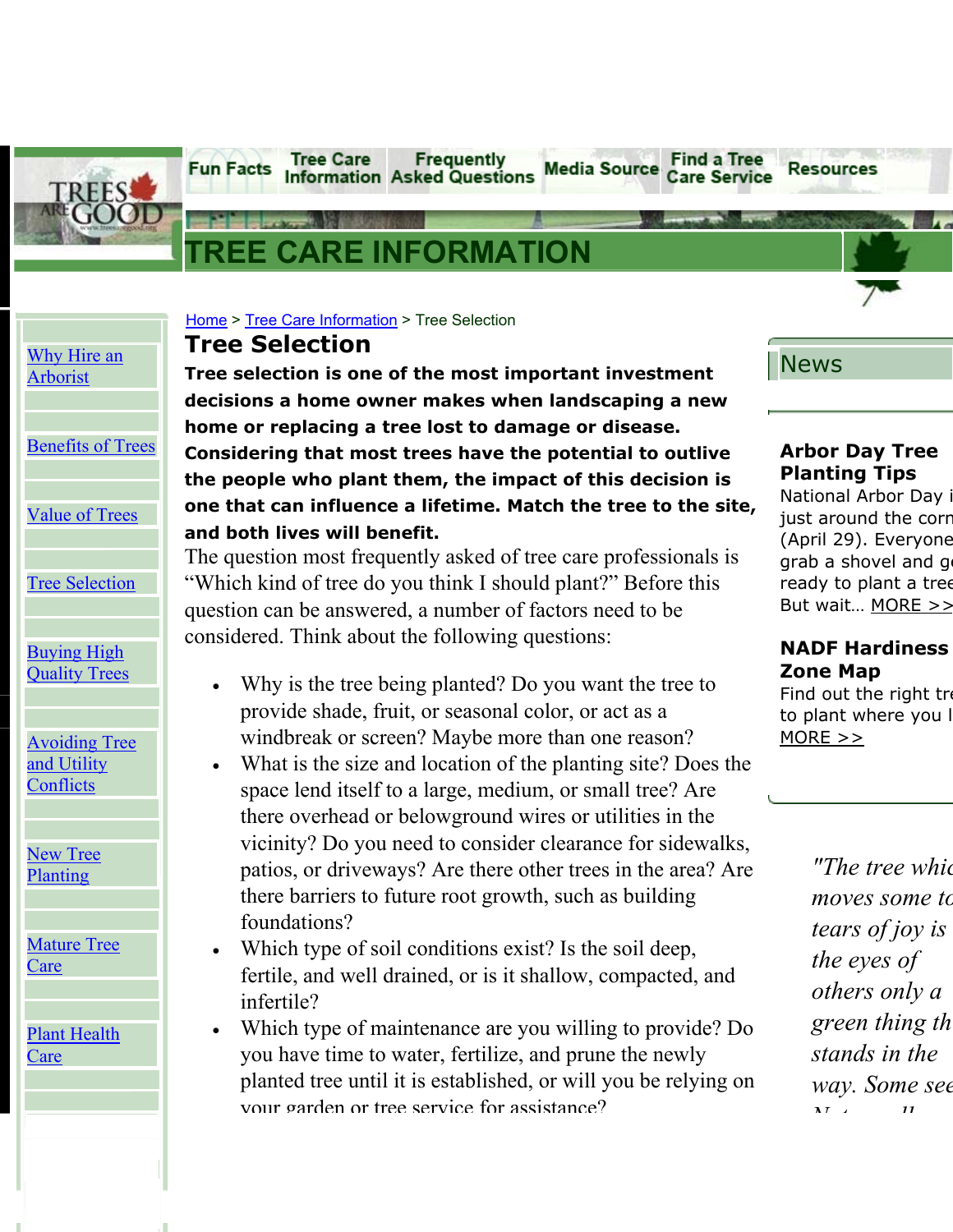### Trees and [Turf](http://www.treesaregood.com/treecare/trees_turf.aspx)

[Proper Mulching](http://www.treesaregood.com/treecare/mulching.aspx) **T[echniques](http://www.treesaregood.com/treecare/mulching.aspx)** 

[Pruning Young](http://www.treesaregood.com/treecare/pruning_young.aspx) T[rees](http://www.treesaregood.com/treecare/pruning_young.aspx)

[Pruning Mature](http://www.treesaregood.com/treecare/pruning_mature.aspx) **T[rees](http://www.treesaregood.com/treecare/pruning_mature.aspx)** 

[Why Topping](http://www.treesaregood.com/treecare/topping.aspx) Hurts [Trees](http://www.treesaregood.com/treecare/topping.aspx)

[Insect and](http://www.treesaregood.com/treecare/insect_disease.aspx) [Disease](http://www.treesaregood.com/treecare/insect_disease.aspx) P[roblems](http://www.treesaregood.com/treecare/insect_disease.aspx)

**[Recognizing](http://www.treesaregood.com/treecare/hazards.aspx)** Tree [Hazards](http://www.treesaregood.com/treecare/hazards.aspx)

[Avoiding Tree](http://www.treesaregood.com/treecare/avoiding_construction.aspx) [Damage During](http://www.treesaregood.com/treecare/avoiding_construction.aspx) **[Construction](http://www.treesaregood.com/treecare/avoiding_construction.aspx)** 

[Treatment of](http://www.treesaregood.com/treecare/treatment_construction.aspx) [Trees Damaged](http://www.treesaregood.com/treecare/treatment_construction.aspx) by [Construction](http://www.treesaregood.com/treecare/treatment_construction.aspx)

[Contact](http://www.treesaregood.com/Contact/Contact.aspx) Us Search

your garden or tree service for assistance?

Asking and answering these and other questions before selecting a tree will help you choose the "right tree for the right place."

### **Tree Function**

Trees make our surroundings more pleasant. Properly placed and cared for, trees increase the value of our real estate. A large shade tree provides relief from summer's heat and, when properly placed, can reduce summer cooling costs. An ornamental tree provides beautiful flowers, leaves, bark, or fruit. Evergreens with dense, persistent leaves can be used to provide a windbreak or a screen for privacy. A tree that drops its leaves in the fall allows the sun to warm a house in the winter. A tree or shrub that produces fruit can provide food for the owner and/or attract birds and wildlife into your home landscape. Street trees decrease the glare from pavement, reduce runoff, filter out pollutants, and add oxygen to the air we breath. Street trees also improve the overall appearance and quality of life in a city or neighborhood.

### **Form and Size**

A basic principle of modern architecture is "form follows function." This is a good rule to remember when selecting a tree. Selecting the right form (shape) to complement the desired function (what you want the tree to do) can significantly reduce maintenance costs and increase the tree's value in the landscape. When making a selection about form, also consider mature tree size. Trees grow in a variety of sizes and shapes, as shown below. They can vary in height from several inches to several hundred feet. Select a form and size that will fit the planting space provided.

Depending on your site restrictions, you can choose from among hundreds of combinations of form and size. You may choose a small-spreading tree in a location with overhead utility lines. You may select a narrow, columnar form to provide a screen between two buildings. You may choose large, vase-shaped trees to create an arbor over a driveway or city street. You may even determine that the site just does not have enough space for a tree of any kind.

*Nature all ridicule and deformity, and some scarce se Nature at all. But to the eyes of the man of imagination, Nature is Imagination itself." - William Blake 1979 The Letters* 

# Resources

#### **Tree Selection Brochure**



Available through th ISA [Web store](http://secure.isa-arbor.com/store/Brochures-C5.aspx)

**Making the Best Tree Selection** 

Tree selection is one the most important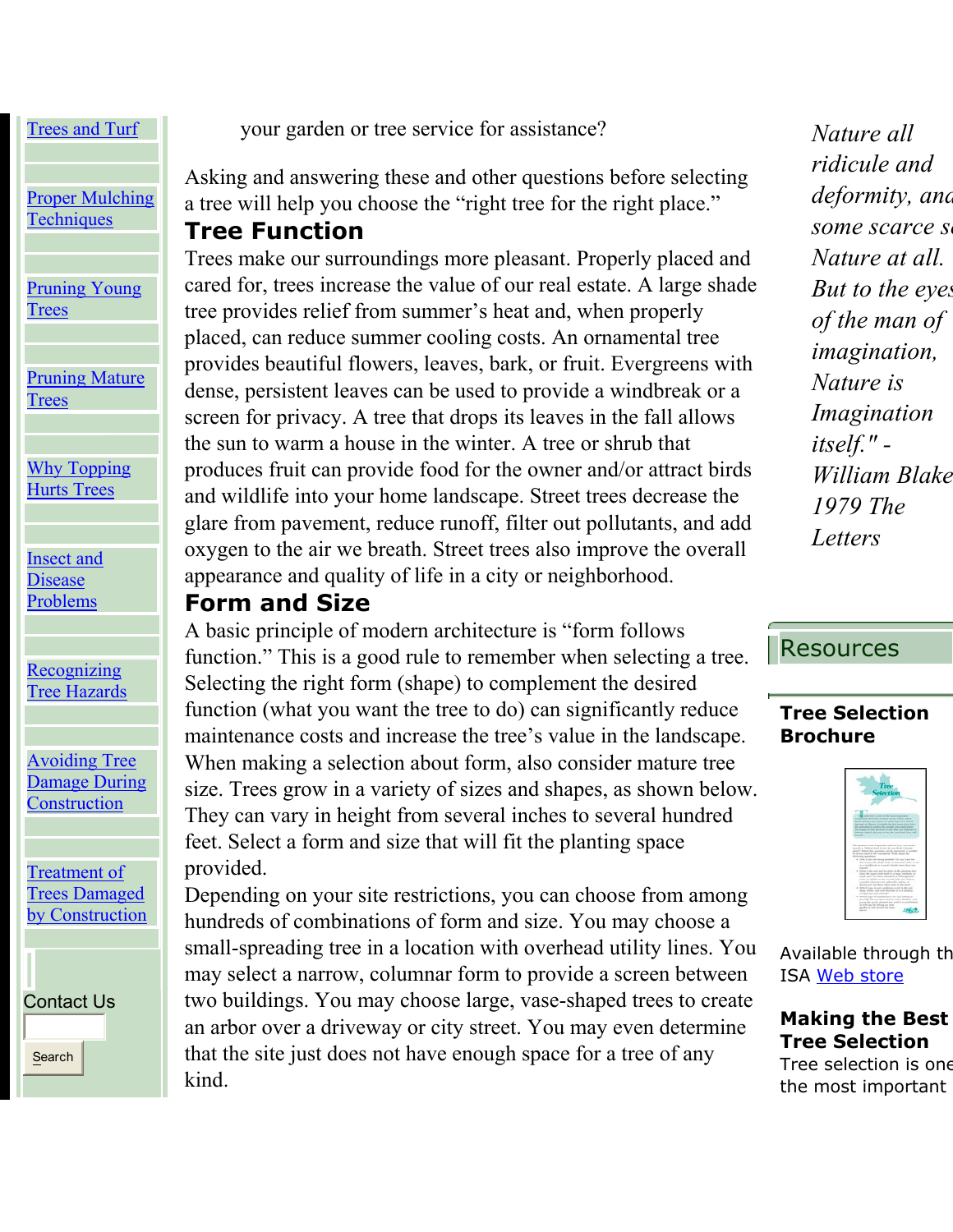



investment decision that a homeowner makes when landscaping a new home or replacing a tree lost to damage disease. [MORE >>](http://www.treesaregood.com/pressrelease/press/TreeSelection.aspx)



# **Site Conditions**

Selecting a tree that will thrive in a given set of site conditions is the key to long-term tree survival. The following is a list of the major site conditions to consider before selecting a tree for planting:

- soil conditions
- exposure (sun and wind)
- human activity
- drainage
- space constraints
- hardiness zone

# Soil Conditions

The amount and quality of soil present in your yard can limit planting success. In urban sites, the topsoil often has been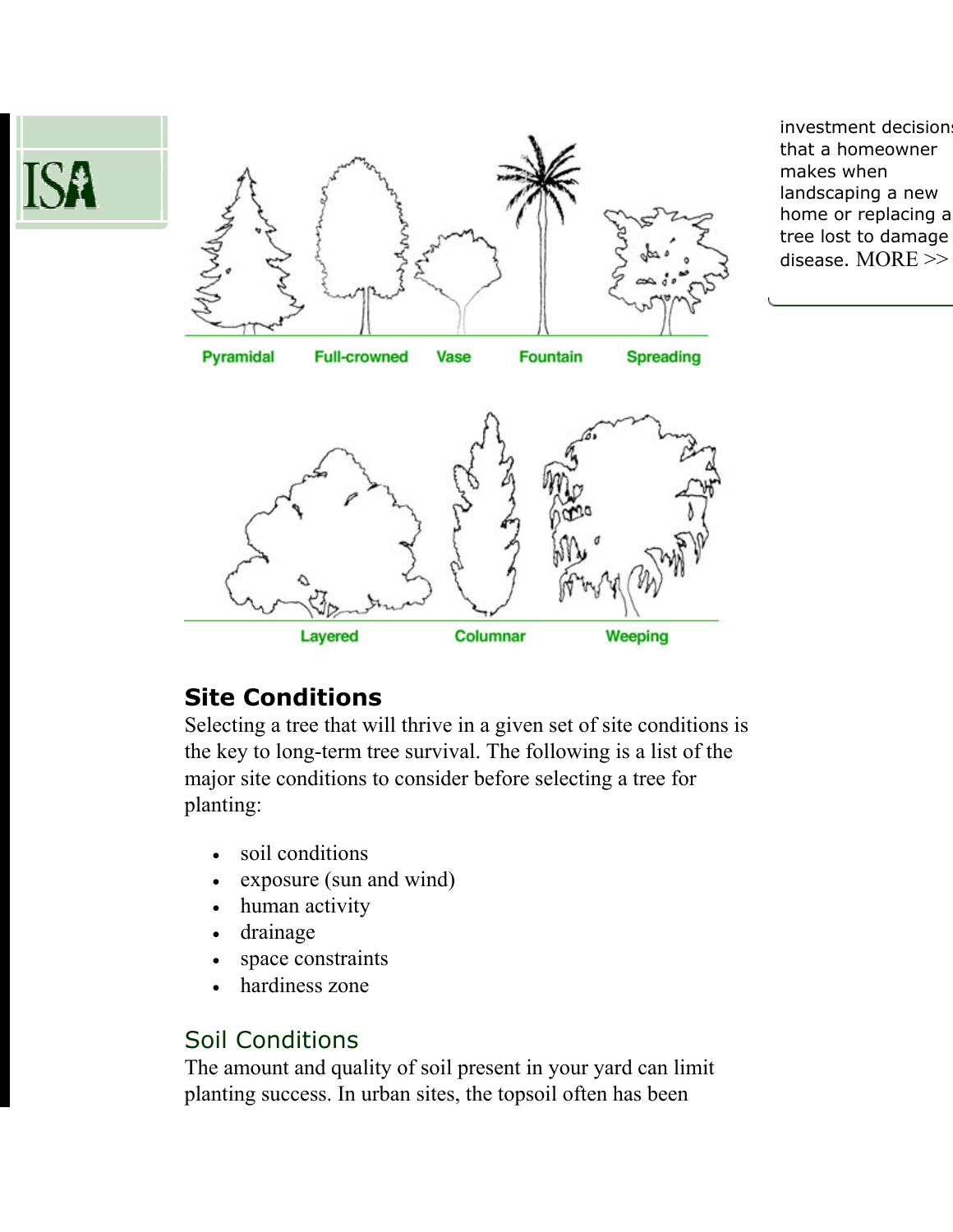disturbed and frequently is shallow, compacted, and subject to drought. Under these conditions, trees are continuously under stress. For species that are not able to handle these types of conditions, proper maintenance designed to reduce stress is necessary to ensure adequate growth and survival. Many arborists will, for a minor charge, take soil samples from your yard to test for fertility, salinity, and pH (alkalinity or acidity). The tests will be returned with recommendations on ways to improve poor soil conditions with fertilizers or soil amendments (sand, compost, or manure) and will also help your local nursery or garden center recommend tree species that will do well in the soils found on your site.

### Exposure

The amount of sunlight available will affect tree and shrub species selection for a particular location. Most woody plants require full sunlight for proper growth and flower bloom. Some do well in light shade, but few tree species perform well in dense shade. Exposure to wind is also a consideration. Wind can dry out soils, causing drought conditions and damage to branches and leaves during storms, and can actually uproot newly planted trees that have not had an opportunity to establish root systems. Special maintenance, such as staking or more frequent watering, may be needed to establish young trees on windy sites.

### Human Activity

This aspect of tree selection is often overlooked. The reality of the situation is that the top five causes of tree death are the result of things people do: soil compaction, underwatering, overwatering, vandalism, and the number one cause—planting the wrong tree—account for more tree deaths than all insect and disease-related tree deaths combined.

### Drainage

Tree roots require oxygen to develop and thrive. Poor drainage can remove the oxygen available to the roots from the soil and kill the tree. Before planting, dig some test holes 12 inches wide by 12 inches deep in the areas you are considering planting trees. Fill the holes with water and time how long it takes for the water to drain away. If it takes more than 6 hours, you may have a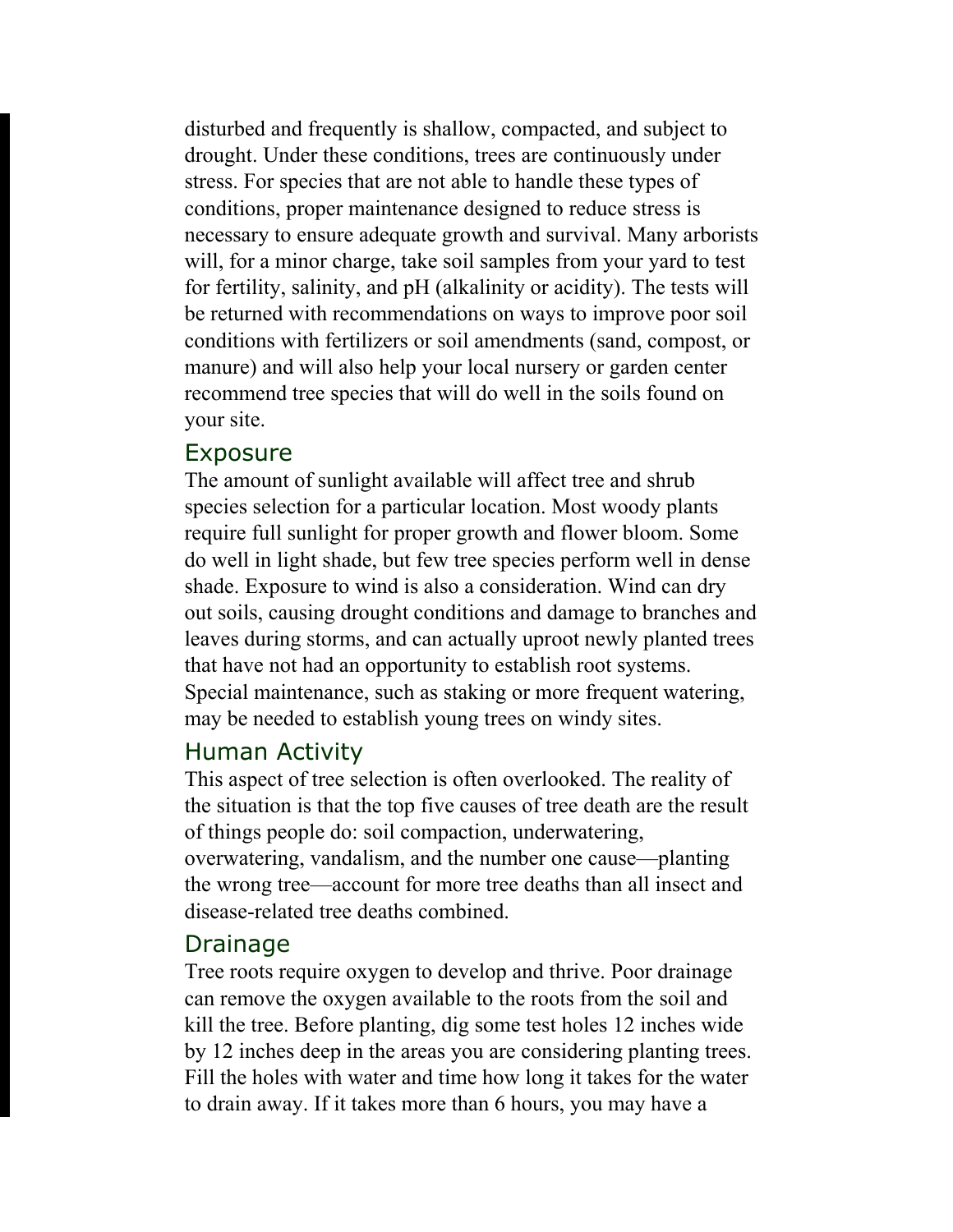drainage problem. If so, ask your local garden center for recommendations on how to correct the problem, or choose a different site.

## Space Constraints

Many different factors can limit the planting space available to the tree: overhead or underground utilities, pavement, buildings, other trees, visibility. The list goes on and on. Make sure there is adequate room for the tree you select to grow to maturity, both above and below ground.

### **Hardiness**

Hardiness is the plant's ability to survive in the extreme temperatures of the particular geographic region in which you are planting the tree. Plants can be cold hardy, heat tolerant, or both. Most plant reference books provide a map of hardiness zone ranges. Although tropical areas are generally Zone 11, higher elevations have cooler temperatures that may warrant adjustment to the hardiness zone classification. Check with your local garden center for the hardiness information for your region. Before you make your final decision, make sure the plant you have selected is "hardy" in your area.

# **Pest Problems**

Insect and disease organisms affect almost every tree and shrub species. Every plant has its particular pest problems, and the severity varies geographically. These pests may or may not be life threatening to the plant. You should select plants resistant to pest problems for your area. Your local ISA Certified Arborist, tree consultant, or extension agent can direct you to information relevant to problem species for your location.

# **Species Selection**

Personal preferences play a major role in the selection process. Now that your homework is done, you are ready to select a species for the planting site you have chosen. Make sure you use the information you have gathered about your site conditions, and balance it with the aesthetic decisions you make related to your personal preferences.

The species must be suitable for the geographic region (hardy), tolerant to the moisture and drainage conditions of your soil, be